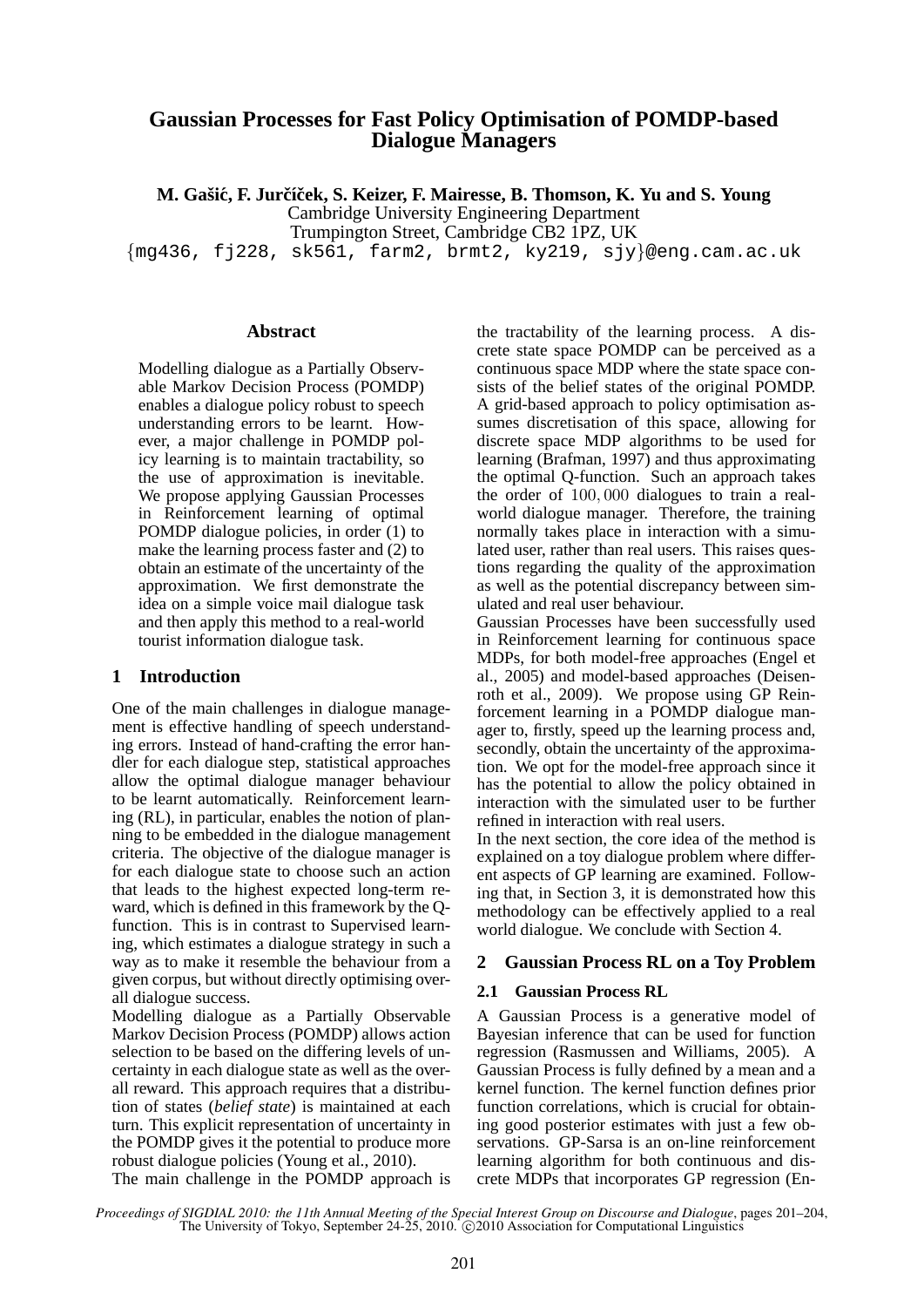gel et al., 2005). Given the observation of rewards, it estimates the Q-function utilising its correlations in different parts of the state and the action space defined by the kernel function. It also gives a variance of the estimate, thus modelling the uncertainty of the approximation.

### **2.2 Voice Mail Dialogue Task**

In order to demonstrate how this methodology can be applied to a dialogue system, we first explain the idea on the voice mail dialogue problem (Williams, 2006).

The state space of this task consists of three states: the user asked for the message either to be saved or deleted, or the dialogue ended. The system can take three actions: ask the user what to do, save or delete the message. The observation of what the user wants is corrupted with noise, therefore we model this as a three-state POMDP. This POMDP can be viewed as a continuous MDP, where the MDP state is the POMDP belief state, a 3-dimensional vector of probabilities. For both learning and evaluation, a simulated user is used which makes an error with probability 0.3 and terminates the dialogue after at most 10 turns. In the final state, it gives a positive reward of 10 or a penalty of −100 depending on whether the system performed a correct action or not. Each intermediate state receives the penalty of  $-1$ . In order to keep the problem simple, a model defining transition and observation probabilities is assumed so that the belief can be easily updated, but the policy optimisation is performed in an on-line fashion.

### **2.3 Kernel Choice for GP-Sarsa**

The choice of kernel function is very important since it defines the prior knowledge about the Qfunction correlations. They have to be defined on both states and actions. In the voice mail dialogue problem the action space is discrete, so we opt for a simple  $\delta$  kernel over actions:

$$
k(a, a') = 1 - \delta_a(a'), \tag{1}
$$

where  $\delta_a$  is the Kronecker delta function. The state space is a 3-dimensional continuous space and the kernel functions over the state space that we explore are given in Table 1. Each kernel func-

| kernel function    | expression                                                                        |
|--------------------|-----------------------------------------------------------------------------------|
| polynomial         | $\overline{k(\mathbf{x}, \mathbf{x}')} = \langle \mathbf{x}, \mathbf{x}' \rangle$ |
| parametrised poly. | $k(\mathbf{x}, \mathbf{x}') = \sum_{i=1}^{D} \frac{x_i x'_i}{r_i^2}$              |
| Gaussian           | $-\ \mathbf{x}-\mathbf{x}'\ ^2$<br>$k(\mathbf{x}, \mathbf{x}') = p^2 \exp$        |
| scaled norm        | $\ \mathbf{x} - \mathbf{x}'\ ^2$<br>$k(\mathbf{x}, \mathbf{x}') = 1 -$            |

|  |  |  | Table 1: Kernel functions |
|--|--|--|---------------------------|
|--|--|--|---------------------------|

tion defines a different correlation. The polynomial kernel views elements of the state vector as

features, the dot-product of which defines the correlation. They can be given different relevance  $r_i$ in the parametrised version. The Gaussian kernel accounts for smoothness, *i.e.,* if two states are close to each other the Q-function in these states is correlated. The scaled norm kernel defines positive correlations in the points that are close to each other and a negative correlation otherwise. This is particularly useful for the voice mail problem, where, if two belief states are very different, taking the same action in these states generates a negatively correlated reward.

### **2.4 Optimisation of Kernel Parameters**

Some kernel functions are in a parametrised form, such as Gaussian or parametrised polynomial kernel. These parameters, also called *the hyper-parameters*, are estimated by maximising the marginal likelihood<sup>1</sup> on a given corpus (Rasmussen and Williams, 2005). We adapted the available code (Rasmussen and Williams, 2005) for the Reinforcement learning framework to obtain the optimal hyper-parameters using a dialogue corpus labelled with states, actions and rewards.

### **2.5 Grid-based RL Algorithms**

To assess the performance of GP-Sarsa, it was compared with a standard grid-based algorithm used in (Young et al., 2010). The grid-based approach discretises the continuous space into regions with their representative points. This then allows discrete MDP algorithms to be used for policy optimisation, in this case the Monte Carlo Control (MCC) algorithm (Sutton and Barto, 1998).

#### **2.6 Optimal POMDP Policy**

The optimal POMDP policy was obtained using the POMDP solver toolkit (Cassandra, 2005), which implements the Point Based Value Iteration algorithm to solve the POMDP off-line using the underlying transition and observation probabilities. We used 300 sample dialogues between the dialogue manager governed by this policy and the simulated user as data for optimisation of the kernel hyper-parameters (see Section 2.4).

#### **2.7 Training set-up and Evaluation**

The dialogue manager was trained in interaction with the simulated user and the performance was compared between the grid-based MCC algorithm and GP-Sarsa across different kernel functions from Table 1.

The intention was, not only to test which algorithm yields the best policy performance, but also to examine the speed of convergence to the optimal policy. All the algorithms use an  $\epsilon$ -greedy approach where the exploration rate  $\epsilon$  was fixed at 0.1. The learning process greatly depends on

<sup>1</sup>Also called *evidence maximisation* in the literature.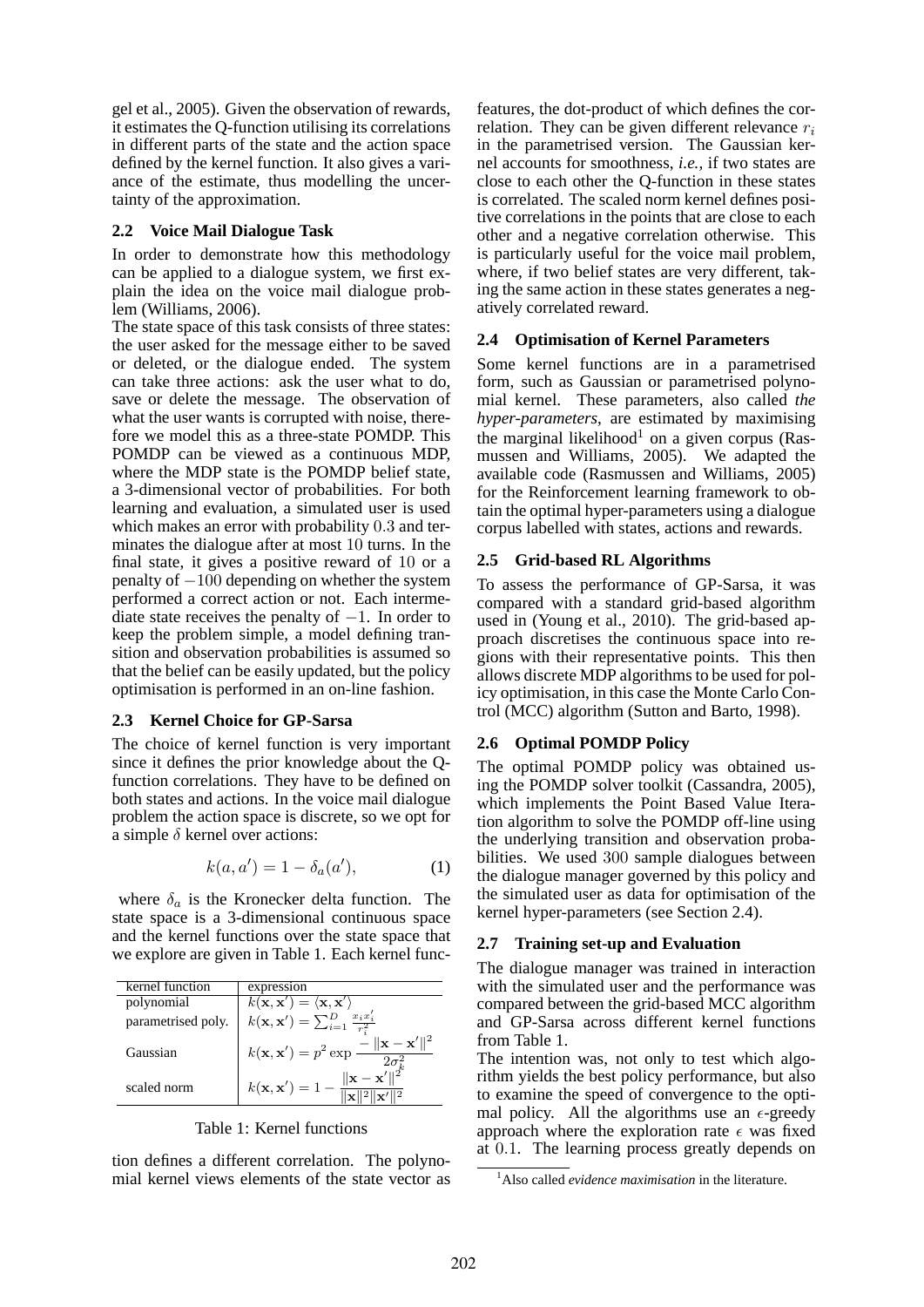the actions that are taken during exploration. If early on during the training, the systems discovers a path that generates high rewards due to a lucky choice of actions, then the convergence is faster. To alleviate this, we adopted the following procedure. For every training set-up, exactly the same training iterations were performed using 1000 different random generator seedings. After every 20 dialogues the resulting 1000 partially optimised policies were evaluated. Each of them was tested on 1000 dialogues. The average reward of these 1000 dialogues provides just one point in Fig. 1.



Figure 1: Evaluation results on Voice Mail task

The grid-based MCC algorithm used a Euclidian distance to generate the grid by adding every point that was further than 0.01 from other points as a representative of a new region. As can be seen from Fig 1, the grid-Based MCC algorithm has a relatively slow convergence rate. GP-Sarsa with the polynomial kernel exhibited a learning rate similar to MCC in the first 300 training dialogues, continuing with a more upward learning trend. The parametrised polynomial kernel performs slightly better. The Gaussian kernel, however, achieves a much faster learning rate. The scaled norm kernel achieved close to optimal performance in 400 dialogues, with a much higher convergence rate then the other methods.

### **3 Gaussian Process RL on a Real-world Task**

#### **3.1 HIS Dialogue Manager on CamInfo Domain**

We investigate the use of GP-Sarsa in a realworld task by extending the Hidden Information State (HIS) dialogue manager (Young et al., 2010). The application domain is tourist information for Cambridge, whereby the user can ask for information about a restaurant, hotel, museum or another tourist attraction in the local area. The database consists of more than 400 entities each of which has up to 10 attributes that the user can query.

The HIS dialogue manager is a POMDP-based dialogue manager that can tractably maintain belief states for large domains. The key feature of this approach is the grouping of possible user goals into *partitions*, using relationships between different attributes from possible user goals. Partitions are combined with possible user dialogue actions from the N-best user input as well as with the dialogue history. This combination forms the state space – the set of *hypotheses*, the probability distribution over which is maintained during the dialogue. Since the number of states for any realworld problem is too large, for tractable policy learning, both the state and the action space are mapped into smaller scale summary spaces. Once an adequate summary action is found in the summary space, it is mapped back to form an action in the original *master space*.

#### **3.2 Kernel Choice for GP-Sarsa**

The summary state in the HIS system is a fourdimensional space consisting of two elements that are continuous (the probability of the top two hypotheses) and two discrete elements (one relating the portion of the database entries that matches the top partition and the other relating to the last user action type). The summary action space is discrete and consists of eleven elements.

In order to apply the GP-Sarsa algorithm, a kernel function needs to be specified for both the summary state space and the summary action space. The nature of this space is quite different from the one described in the toy problem. Therefore, applying a kernel that has negative correlations, such as the scaled norm kernel (Table 1) might give unexpected results. More specifically, for a given summary action, the mapping procedure finds the most appropriate action to perform if such an action exists. This can lead to a lower reward if the summary action is not adequate but would rarely lead to negatively correlated rewards. Also, parametrised kernels could not be used for this task, since there was no corpus available for hyperparameter optimisation. The polynomial kernel (Table 1) assumes that the elements of the space are features. Due to the way the probability is maintained over this very large state space, the continuous variables potentially encode more information than in the simple toy problem. Therefore, we used the polynomial kernel for the continuous elements. For discrete elements, we utilise the  $\delta$ -kernel (Eq. 2.3).

### **3.3 Active Learning GP-Sarsa**

The GP RL framework enables modelling the uncertainty of the approximation. The uncertainty estimate can be used to decide which actions to take during the exploration (Deisenroth et al.,